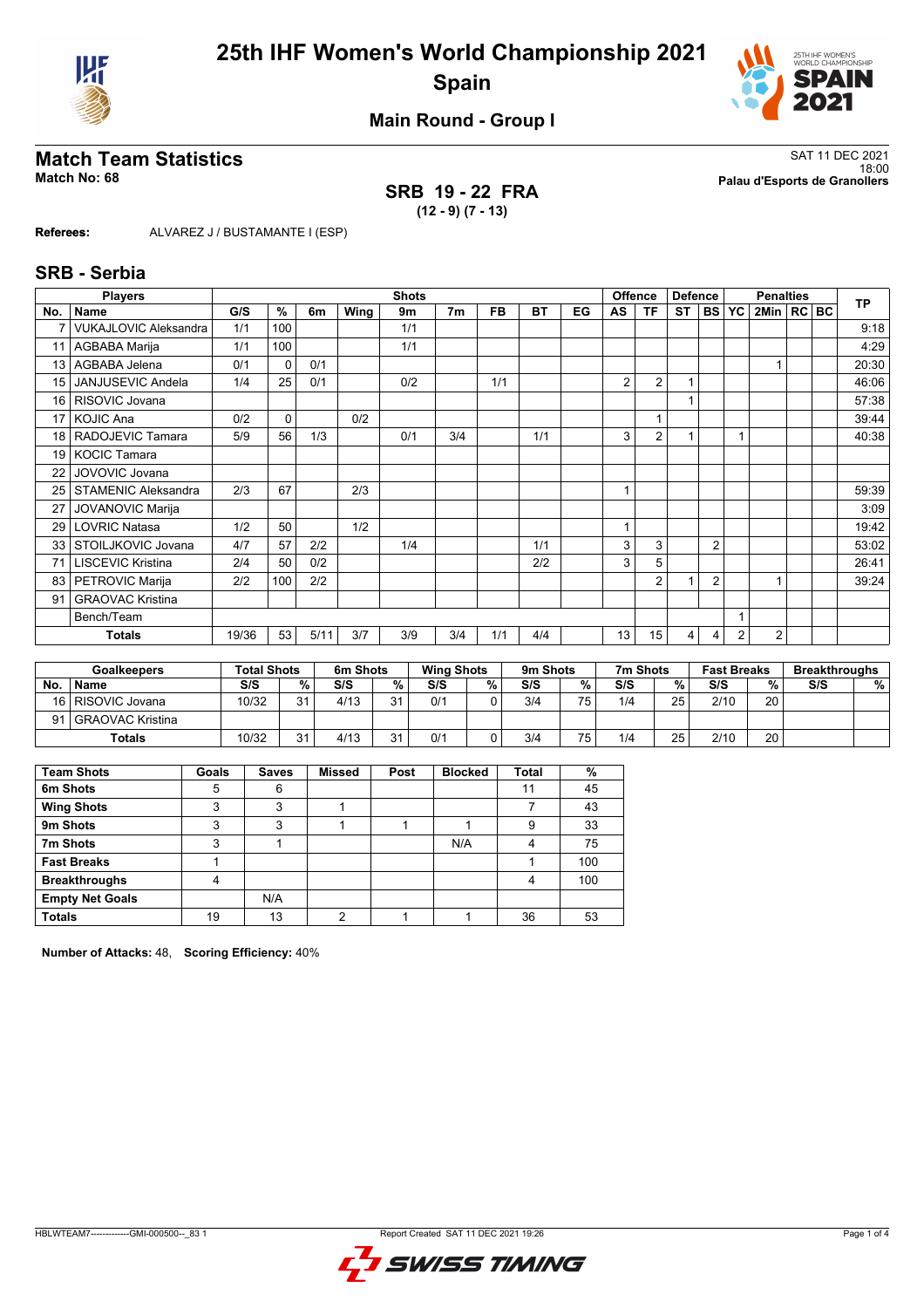

## **25th IHF Women's World Championship 2021 Spain**



**Main Round - Group I**

## **Match Team Statistics** SAT 11 DEC 2021

**SRB 19 - 22 FRA (12 - 9) (7 - 13)**

18:00 **Match No: 68 Palau d'Esports de Granollers**

**Referees:** ALVAREZ J / BUSTAMANTE I (ESP)

#### **SRB - Serbia**

|                          |             |                           | <b>Shots Distribution</b>         |              |            |                       |     |
|--------------------------|-------------|---------------------------|-----------------------------------|--------------|------------|-----------------------|-----|
| Players<br>Goals / Shots |             |                           |                                   |              |            |                       |     |
| 7 VUKAJLOVIC A           | 11 AGBABA M | 13 AGBABA J               | <b>15 JANJUSEVIC A</b>            | 16 RISOVIC J | 17 KOJIC A | <b>18 RADOJEVIC T</b> |     |
|                          |             |                           |                                   |              |            | 10/1                  |     |
|                          |             | 0/1                       | $\blacksquare$ $\blacksquare$ 0/2 |              | 0/1<br>. . | 1/2<br>. .            | 0/1 |
| $1/1$ $\blacksquare$     |             | $1/1$ u m                 | $\blacksquare$ 1/2                |              |            | $\blacksquare$ 2/2    | 2/2 |
|                          |             |                           |                                   |              | 1-Missed   | 1-Missed              |     |
|                          |             |                           |                                   |              |            |                       |     |
| $\cdots$                 |             | $- - - - - - - - - - - -$ |                                   |              |            |                       |     |

| 19 KOCIC 1 | 22 JOVOVIC J | 25 STAMENIC A | 27 JOVANOVIC M | 29 LOVRIC N       | 33 STOILJKOVIC J |                 | 71 LISCEVIC K |     |
|------------|--------------|---------------|----------------|-------------------|------------------|-----------------|---------------|-----|
|            |              | 0/1           |                | 0/1               |                  | רור<br>212      | 1/1           | 0/1 |
|            |              |               |                |                   |                  | 0/1             |               |     |
|            |              | 1/1<br>1/1    |                | $\neq$ $\neq$ 1/1 | 1/1              | $1/1$ $\pm$ 1/1 |               | 0/1 |
|            |              |               |                |                   | 1-Post           | 1-Blocked       |               |     |

| 83 PETROVIC M | 91 GRAOVAC K |  |  |  |  |  |  |
|---------------|--------------|--|--|--|--|--|--|
|               |              |  |  |  |  |  |  |
| 1/1           |              |  |  |  |  |  |  |

**Team** Goals / Shots



Saves / Shots

| 1/1 | 1/5  |
|-----|------|
| 2/2 | 1/4  |
| 3/9 | 2/11 |

| 16 RISOVIC J |      |
|--------------|------|
| 1/1          | 1/5  |
| 2/2          | 1/4  |
| 3/9          | 2/11 |
| 91 GRAOVAC K |      |

| 91 GRAOVAC K |  |  |  |  |  |  |  |  |  |  |  |
|--------------|--|--|--|--|--|--|--|--|--|--|--|
|              |  |  |  |  |  |  |  |  |  |  |  |
|              |  |  |  |  |  |  |  |  |  |  |  |
|              |  |  |  |  |  |  |  |  |  |  |  |
|              |  |  |  |  |  |  |  |  |  |  |  |

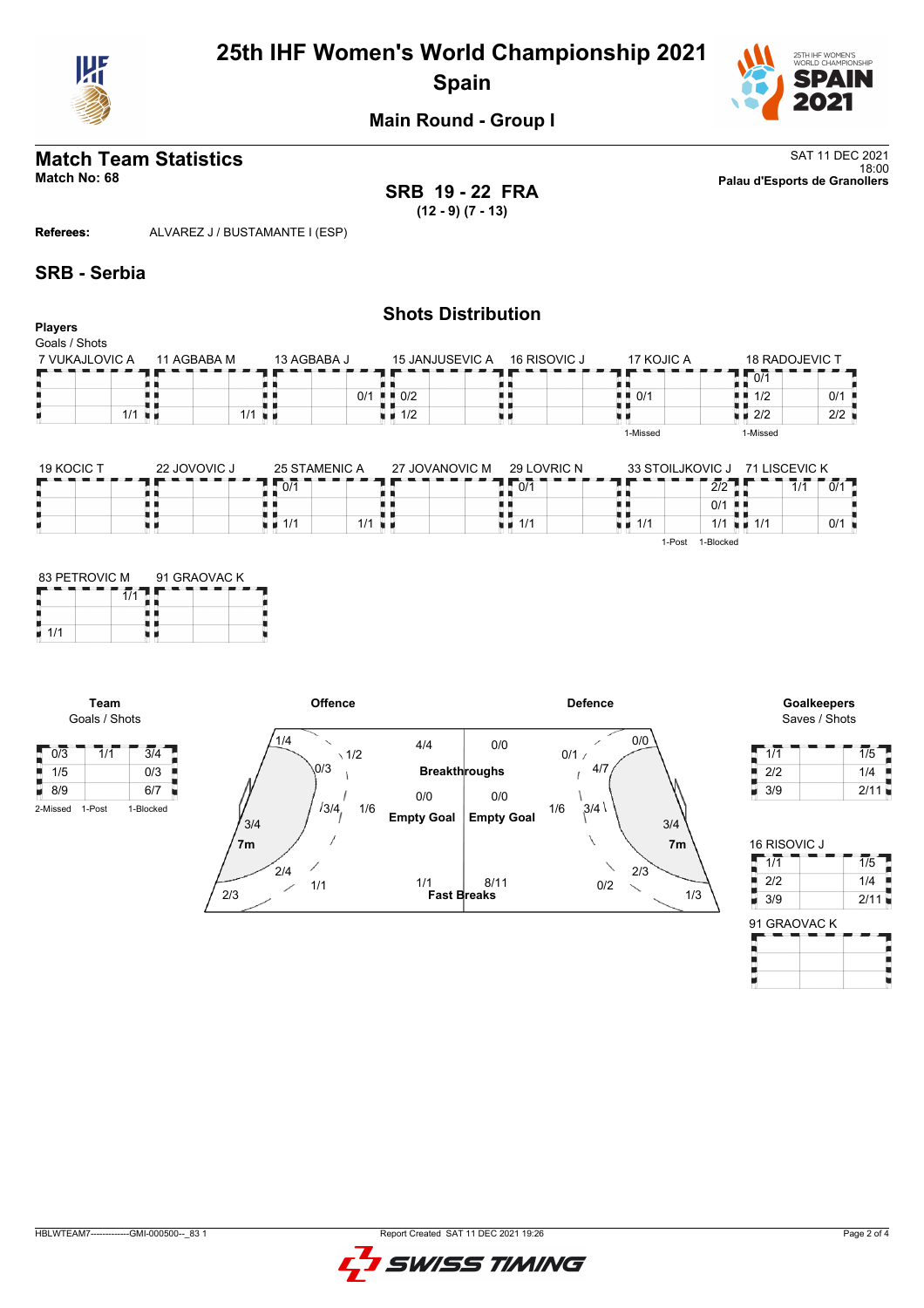



**Main Round - Group I**

## **Match Team Statistics** SAT 11 DEC 2021

**Referees:** ALVAREZ J / BUSTAMANTE I (ESP)

#### 18:00 **Match No: 68 Palau d'Esports de Granollers SRB 19 - 22 FRA**

**(12 - 9) (7 - 13)**

|                 | <b>Players</b>               |       |          |                |      | <b>Shots</b> |                |           |           |    | <b>Offence</b> |                | <b>Defence</b> |           |           | <b>Penalties</b> |  | <b>TP</b> |
|-----------------|------------------------------|-------|----------|----------------|------|--------------|----------------|-----------|-----------|----|----------------|----------------|----------------|-----------|-----------|------------------|--|-----------|
| No.             | Name                         | G/S   | %        | 6 <sub>m</sub> | Wing | 9m           | 7 <sub>m</sub> | <b>FB</b> | <b>BT</b> | EG | AS             | <b>TF</b>      | <b>ST</b>      | <b>BS</b> | <b>YC</b> | 2Min   RC BC     |  |           |
| 1               | <b>GLAUSER Laura</b>         |       |          |                |      |              |                |           |           |    | 2              |                |                |           |           |                  |  | 28:38     |
| $\overline{2}$  | <b>NOCANDY Meline</b>        | 2/3   | 67       | 1/1            |      |              |                | 1/2       |           |    |                | 3              |                |           |           |                  |  | 25:48     |
| 3               | <b>TOUBLANC Alicia</b>       | 1/2   | 50       |                | 1/2  |              |                |           |           |    |                |                |                |           |           |                  |  | 32:27     |
| 6               | <b>VALENTINI Chloe</b>       | 1/2   | 50       |                |      |              |                | 1/2       |           |    |                |                |                |           |           |                  |  | 29:44     |
| $\overline{7}$  | PINEAU Allison               | 1/2   | 50       |                |      |              | 1/2            |           |           |    |                |                |                |           |           |                  |  | 18:45     |
| 8               | <b>LASSOURCE Coralie</b>     | 2/2   | 100      |                |      |              |                | 2/2       |           |    |                |                |                |           |           |                  |  | 28:59     |
| 10 <sup>1</sup> | <b>ZAADI DEUNA Grace</b>     | 6/9   | 67       | 1/2            |      | 1/3          | 2/2            | 2/2       |           |    | 6              |                | 3              |           |           |                  |  | 56:45     |
| 15              | <b>NIAKATE Kalidiatou</b>    | 0/2   | 0        | 0/1            |      | 0/1          |                |           |           |    |                |                |                |           |           |                  |  | 5:27      |
| 16              | <b>DARLEUX Cleopatre</b>     |       |          |                |      |              |                |           |           |    |                |                | 1              |           |           |                  |  | 28:26     |
| 18 <sup>1</sup> | <b>AHANDA Orlane</b>         |       |          |                |      |              |                |           |           |    |                |                |                |           |           |                  |  |           |
| 19 <sup>1</sup> | <b>SERCIEN UGOLIN Oceane</b> | 3/5   | 60       | 3/3            |      | 0/2          |                |           |           |    | 4              |                |                |           |           |                  |  | 22:28     |
| 22              | <b>HORACEK Tamara</b>        | 0/2   | $\Omega$ |                |      | 0/2          |                |           |           |    |                |                |                |           |           |                  |  | 5:00      |
| 24              | <b>EDWIGE Beatrice</b>       | 1/1   | 100      | 1/1            |      |              |                |           |           |    |                |                |                |           |           |                  |  | 45:02     |
| 26              | <b>FOPPA Pauletta</b>        | 3/4   | 75       | 3/4            |      |              |                |           |           |    |                |                | $\overline{2}$ |           |           | $\overline{2}$   |  | 25:40     |
| 27              | <b>NZE MINKO Estelle</b>     | 1/5   | 20       | 0/2            |      | 0/1          |                | 1/2       |           |    | 4              | $\overline{2}$ |                |           |           |                  |  | 38:50     |
| 31              | <b>GRANIER Lucie</b>         | 1/2   | 50       |                | 0/1  |              |                | 1/1       |           |    |                |                |                |           |           |                  |  | 28:01     |
|                 | Bench/Team                   |       |          |                |      |              |                |           |           |    |                |                |                |           | 1         |                  |  |           |
|                 | <b>Totals</b>                | 22/41 | 54       | 9/14           | 1/3  | 1/9          | 3/4            | 8/11      |           |    | 19             | 9              | 6              |           |           | 5                |  |           |

| <b>Goalkeepers</b> |                        | <b>Total Shots</b> |                 | 6m Shots |          | <b>Wing Shots</b> |          | 9m Shots |                  | 7m Shots |    | <b>Fast Breaks</b> |   | <b>Breakthroughs</b> |   |
|--------------------|------------------------|--------------------|-----------------|----------|----------|-------------------|----------|----------|------------------|----------|----|--------------------|---|----------------------|---|
| No                 | <b>Name</b>            | S/S                | %               | S/S      | %        | S/S               | %        | S/S      | %                | S/S      | %  | S/S                | % | S/S                  | % |
|                    | l GLAUSER Laura        | 7/19               | 37              | 4/5      | 80       | 1/3               | วว<br>ບບ | 2/5      | 40               | 0/2      |    | 0/1                |   | 0/3                  |   |
|                    | 16   DARLEUX Cleopatre | 6/13               | 46              | 2/6      | ৭৭<br>ພຟ | 2/3               | 67       | 1/1      | 100 <sub>1</sub> | 1/2      | 50 |                    |   | 0/1                  |   |
|                    | <b>Totals</b>          | 13/32              | $\overline{11}$ | 6/11     | 55       | 3/6               | 50       | 3/6      | 50               | 1/4      | 25 | 0/2                |   | 0/4                  |   |

| <b>Team Shots</b>      | Goals | <b>Saves</b> | <b>Missed</b> | Post | <b>Blocked</b> | Total | %  |
|------------------------|-------|--------------|---------------|------|----------------|-------|----|
| 6m Shots               | 9     | 4            |               |      |                | 14    | 64 |
| <b>Wing Shots</b>      |       |              | າ             |      |                | 3     | 33 |
| 9m Shots               |       | 3            |               |      |                | 9     |    |
| 7m Shots               | 3     |              |               |      | N/A            | 4     | 75 |
| <b>Fast Breaks</b>     | 8     | っ            |               |      |                | 11    | 73 |
| <b>Breakthroughs</b>   |       |              |               |      |                |       |    |
| <b>Empty Net Goals</b> |       | N/A          |               |      |                |       |    |
| <b>Totals</b>          | 22    | 10           | ົ             | ◠    |                | 41    | 54 |

**Number of Attacks:** 48, **Scoring Efficiency:** 46%